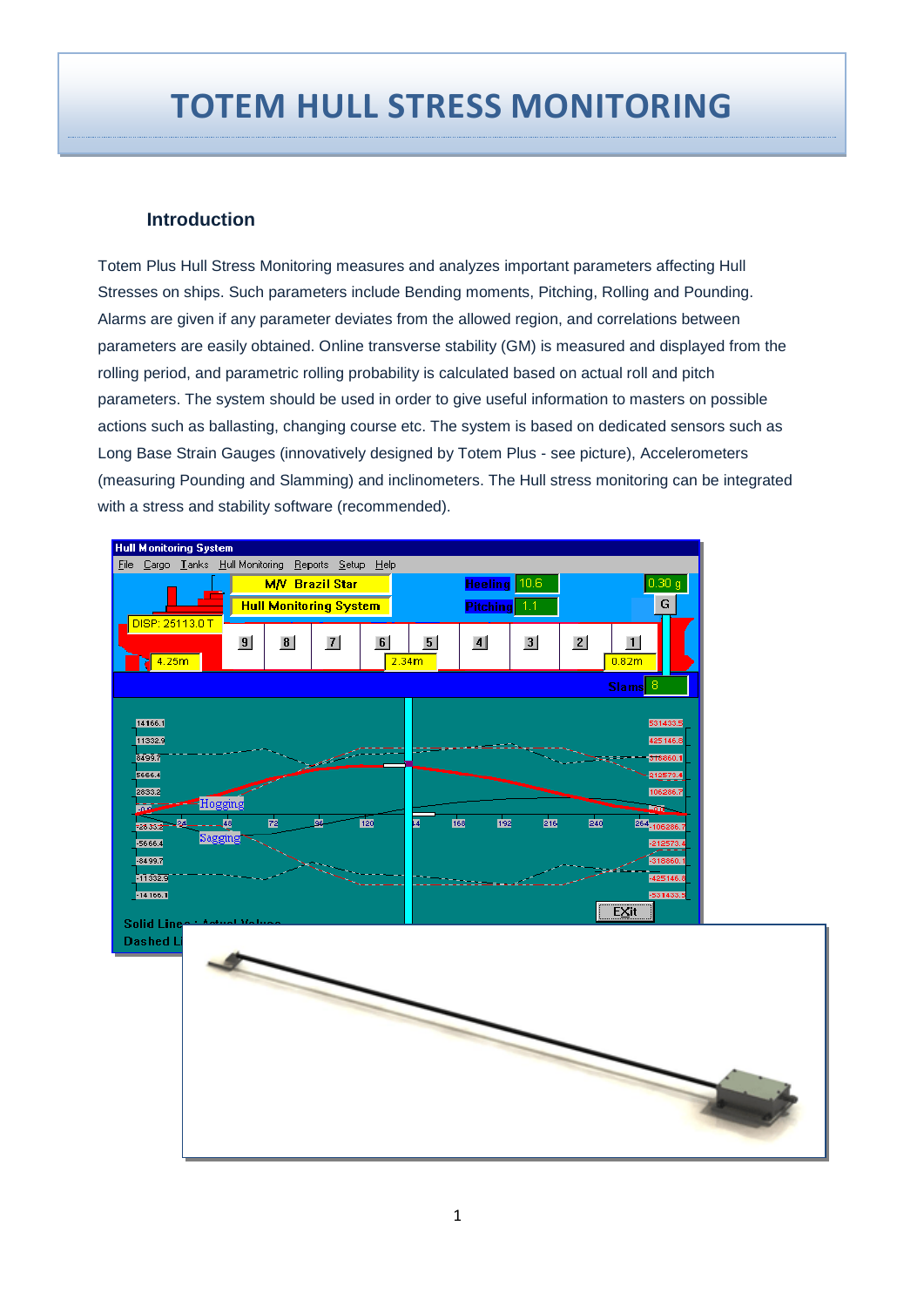## **System Features**

- Real Time measurement and monitoring of hull movements and stresses
- Measurements of bending moment by dedicated strain gauges
- **•** Trend Analysis
- History file kept automatically for off-line analysis
- First-rate quality sensors: waterproof & long expectancy
- Continuous reading of Real-Time Values
- User Friendly Graphical Interface (GUI)
- Issued alarms due to malfunction or data inconsistencies



| <b>Sensor Selection</b> |                                                          |  |  |  |  |
|-------------------------|----------------------------------------------------------|--|--|--|--|
|                         |                                                          |  |  |  |  |
| No.                     | <b>Sensor Description</b>                                |  |  |  |  |
| 1                       | Average Bending Moment - percent from calculated value.  |  |  |  |  |
| $\overline{2}$          | Average Bending Moment - percent from maximum allowed v  |  |  |  |  |
| 3                       | Stb Bending Moment - percent from calculated value       |  |  |  |  |
| 4                       | Stb Bending Moment - percent from maximum allowed value  |  |  |  |  |
| 5                       | Port Bending Moment - percent from calculated value      |  |  |  |  |
| 6                       | Port Bending Moment - percent from maximum allowed value |  |  |  |  |
| 7                       | Bow Acceleration (Pounding intensity)(X100)              |  |  |  |  |
| 8                       | Instantaneous Rolling (degrees).                         |  |  |  |  |
| 9                       | Average Rolling Amplitude (degrees)                      |  |  |  |  |
| 10                      | Rolling Period (seconds)                                 |  |  |  |  |
| 11                      | Instantaneous Pitching (mtrs)[X10]                       |  |  |  |  |
| 12                      | Average Pithching Amplitude (mtrs)                       |  |  |  |  |
| 13                      | Pitching Period (seconds)                                |  |  |  |  |
|                         |                                                          |  |  |  |  |
|                         |                                                          |  |  |  |  |
|                         |                                                          |  |  |  |  |
| Refresh                 | Graph no.<br>Visible - Show graph                        |  |  |  |  |
|                         | <b>O</b> Do not show<br>Sensor No.<br>l No.              |  |  |  |  |
|                         |                                                          |  |  |  |  |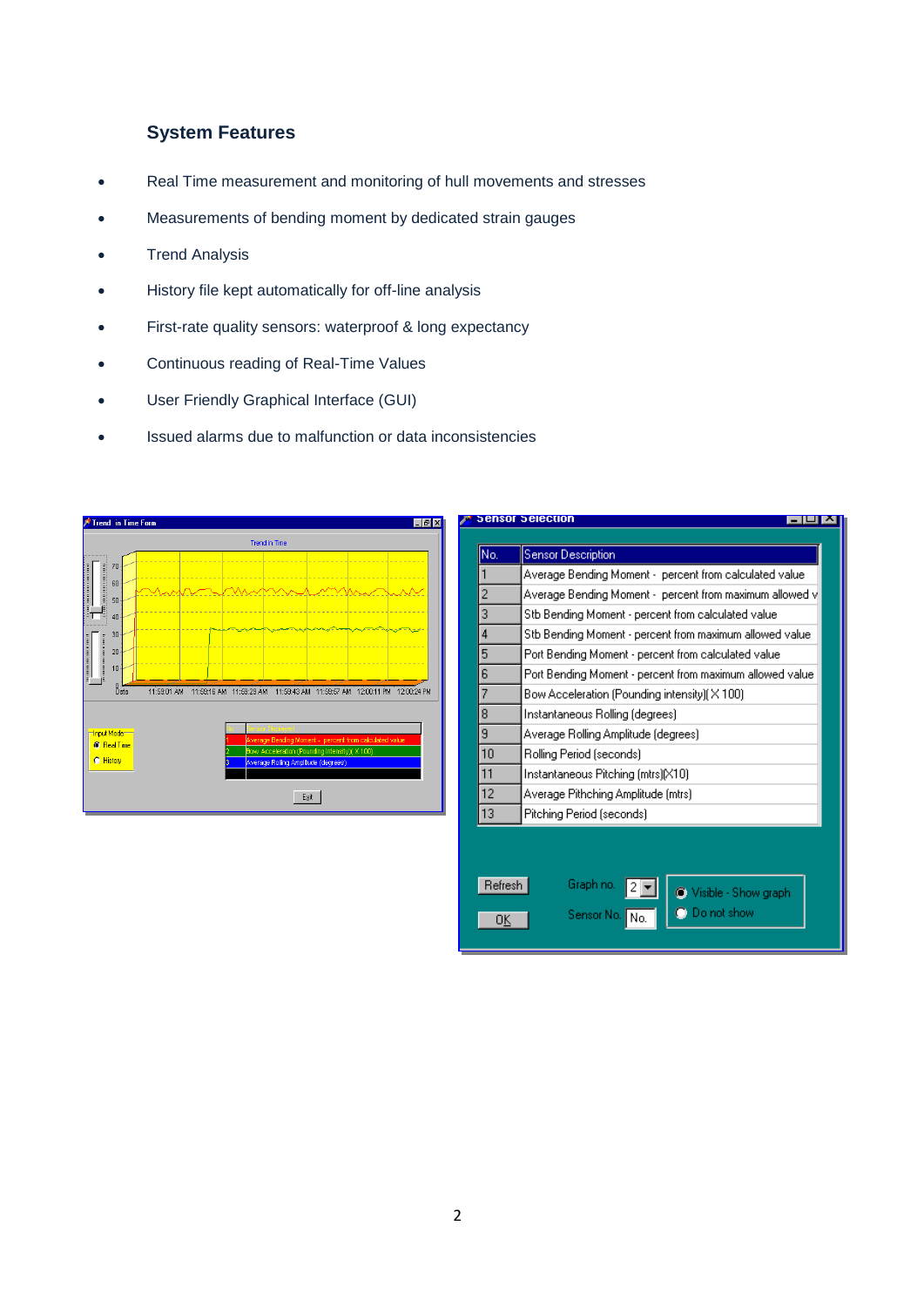# **Scope of Supply – Standard configuration**

| Item                                              | <b>QTY</b>              | <b>Specification</b>              |  |  |
|---------------------------------------------------|-------------------------|-----------------------------------|--|--|
| Data process & display unit                       |                         |                                   |  |  |
|                                                   | $\mathbf{1}$            | PC computer                       |  |  |
|                                                   | $\mathbf{1}$            | 23" LCD screen                    |  |  |
|                                                   | $\mathbf{1}$            | Standard Keyboard + Mouse         |  |  |
|                                                   | Compl.                  | Cables & plugs                    |  |  |
|                                                   | $\mathbf{1}$            | Power source: 220VAC (from UPS)   |  |  |
|                                                   | Compl.                  | LAN ready                         |  |  |
| Long Base Strain Gauge sensor assembly            |                         |                                   |  |  |
|                                                   | $\overline{4}$          | LVDT complete with Hosting        |  |  |
|                                                   | 4                       | Protective cover                  |  |  |
|                                                   | 5                       | Connection box with base          |  |  |
|                                                   | $\overline{\mathbf{4}}$ | Signal Condition Unit (Amplifier) |  |  |
| <b>Electronics Cabinet</b>                        | $\mathbf 1$             |                                   |  |  |
| PLC Siemens SIMATIC S7 approved for marine<br>use | $\mathbf{1}$            |                                   |  |  |
| <b>Analog Input</b>                               | $\boldsymbol{9}$        | 4-20mA input channel              |  |  |
| <b>Digital Output</b>                             | $\mathbf{1}$            |                                   |  |  |
| Inclinometer                                      | $\overline{2}$          | Inclinometer for heel & Trim      |  |  |
| <b>Accelerometer</b>                              | $\mathbf{1}$            |                                   |  |  |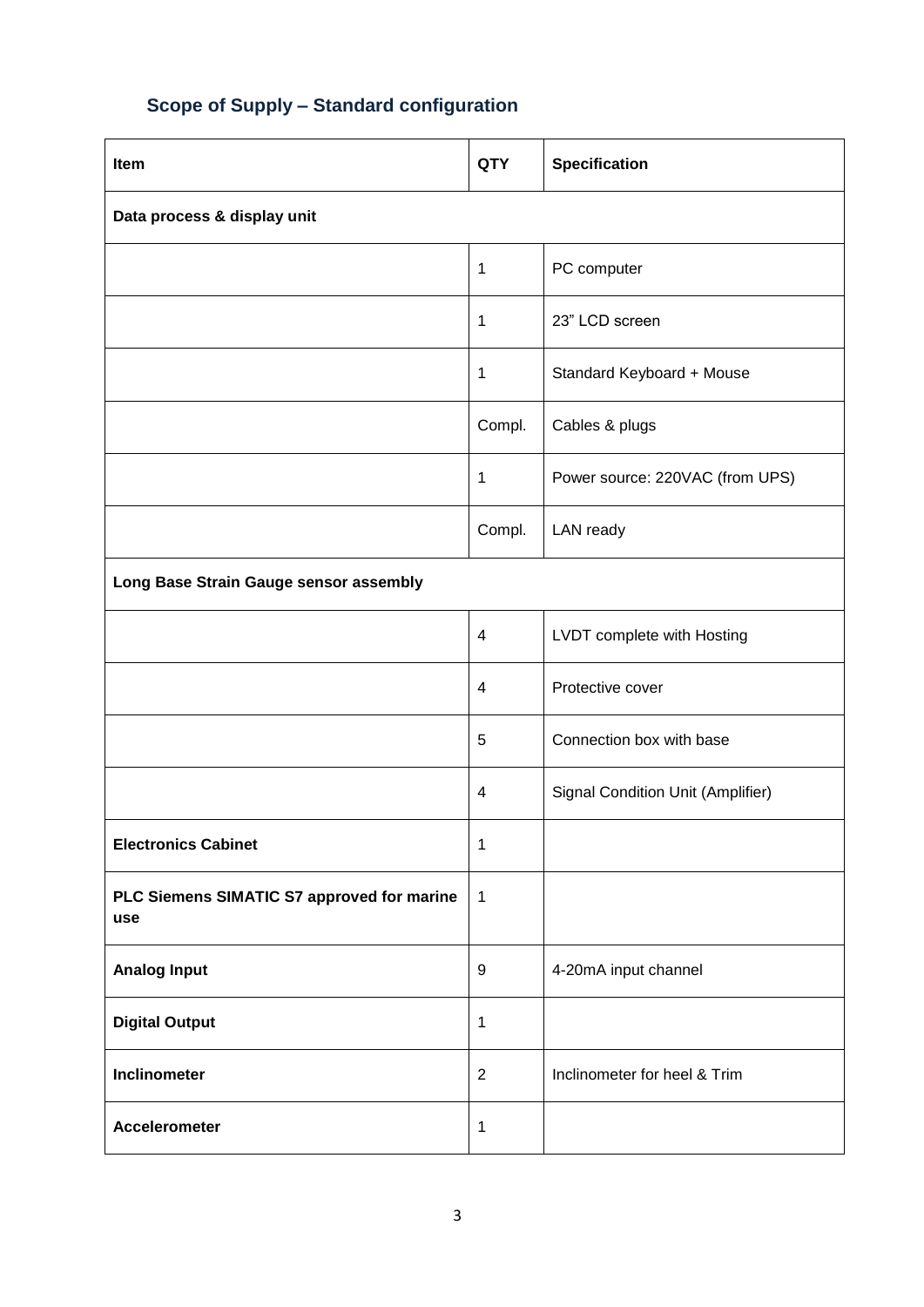| <b>Alarm Buzzer</b>                        | 1 |  |
|--------------------------------------------|---|--|
| <b>Hull Stress Monitor Software</b>        | 1 |  |
| <b>UPS</b>                                 | 1 |  |
| <b>User Manual and Installation Manual</b> | 4 |  |

#### Remarks:

- 1. Covers, and other deck fittings to be supplied by yard
- 2. Cables: 2x2x0.75mm2, shielded. Cables are not part of this offer and should be supplied by yard
- 3. The workstation PC can be connected to the on-line loading computer via LAN or serial line. The loading computer should be programmed to accept the values. Other interface according to class Requirement.
- 4. The Hull stress monitoring can be integrated with a stress and stability software (Optional).
- 5. Documents & drawings to be submitted to class for approval according to class Requirement.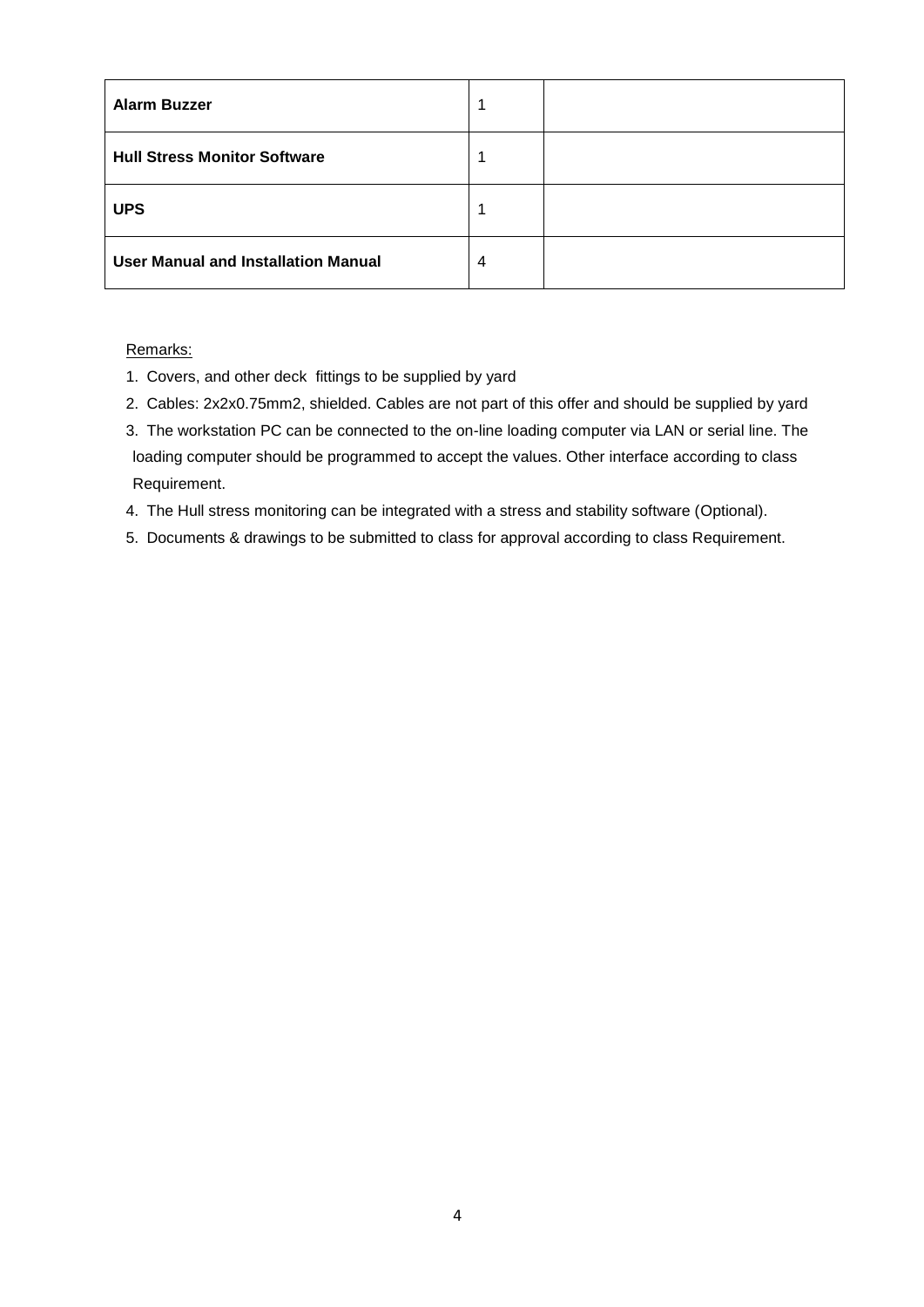# **One Line Diagram**